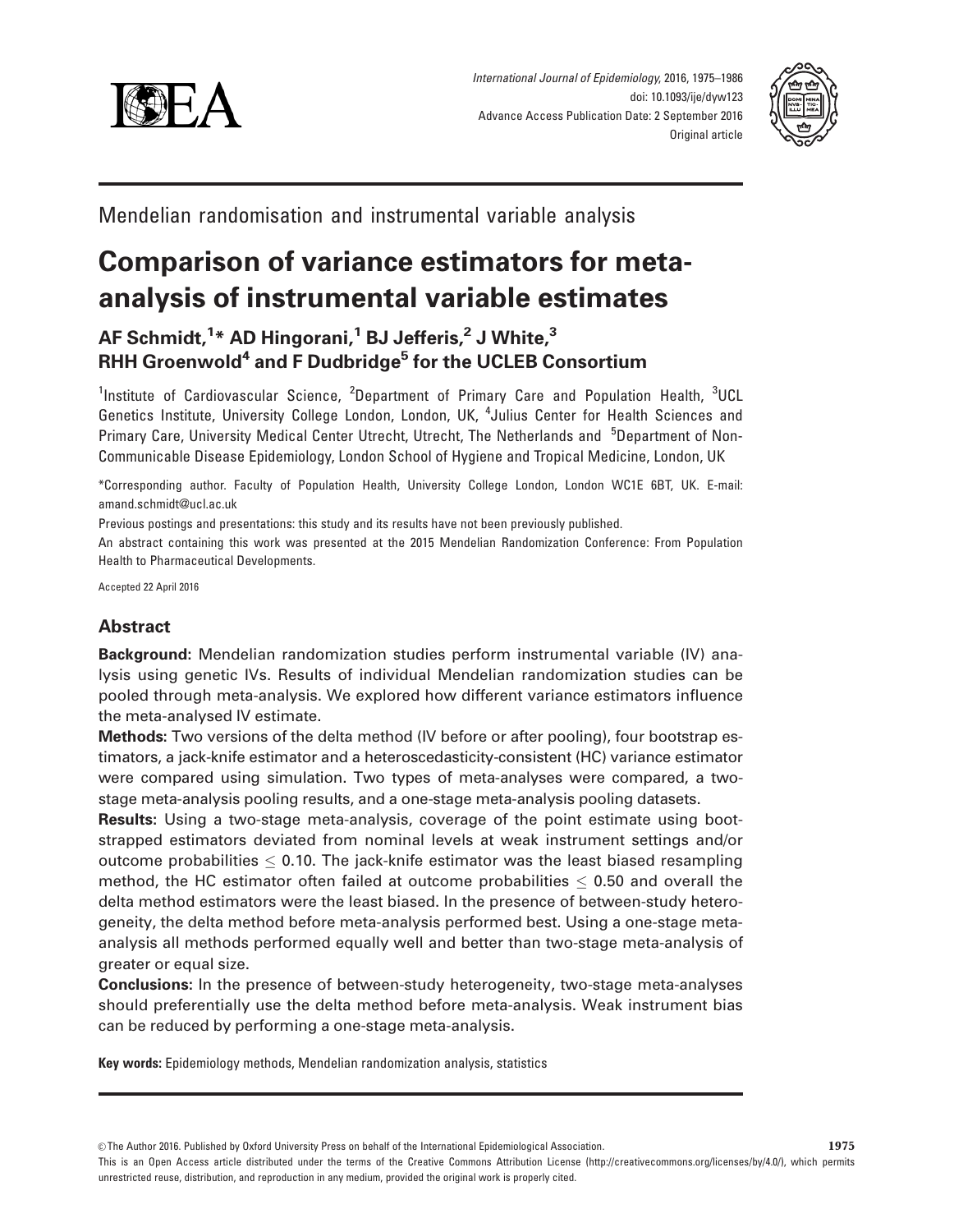#### Key messages

- To increase power Mendelian randomization studies frequently combine study results (two-stage meta-analysis) or study datasets (one-stage meta-analysis). When conducting a two-stage meta-analysis, different variance estimators may affect not only coverage or type 1 error rates but also point estimates.
- In two-stage meta-analyses of weak instrument or rare diseases, resampling-based variance estimators are expected to result in biased point estimates with coverage below 0.95. Two-stage meta-analyses using the delta method are expected to perform better.
- In the presence of between-study heterogeneity, the delta method applied at stage one of the meta-analysis will likely result in the least biased estimate with relatively good coverage.
- In one-stage meta-analysis scenarios, point estimates are not influenced by the choice of variance estimator and coverage is generally similar between the variance estimators. One-stage meta-analyses are, however, still affected by the size and quality of the included studies.

# Introduction

Despite considerable effort, observational (i.e. nonrandomized) studies are sensitive to confounding bias and reverse causation.[1](#page-10-0)-[4](#page-10-0) To overcome these problems, Mendelian randomization (MR) studies have been advocated, using one or multiple single nucleotide polymorphisms (SNPs) as an instrument in instrumental variable  $(IV)$  analyses.<sup>[5,6](#page-10-0)</sup>

In this type of Mendelian randomization study, the effects of an IV on an intermediate phenotype and on an outcome are estimated and combined to derive the causal effect of the intermediate on the outcome. This causal effect is unbiased if (among others) the following three assumptions hold: (i) the IV is associated with phenotype; (ii) conditional on the phenotype and the (possibly unmeasured) confounders, the IV is independent of the outcome; and (iii) the IV is independent of confounders.<sup>[7](#page-10-0)</sup>

Although the performance of the different IV point estimators has previously been explored, $8,9$  the performance of the different variance estimators remains unclear. This is especially important because, to increase precision, Mendelian randomization studies often meta-analyse results from multiple studies. Because of this, different variance estimators not only impact type-1 error rates and confidence intervals but may also lead to different point estimates.

Typically, three types of meta-analysis can be defined: an aggregated meta-analysis combining study specific results; a two-stage individual patient data meta-analysis, in which an analysis script is designed and shared prospectively, before pooling study specific results; an one-stage individual patient data meta-analysis sharing the actual datasets. Given the usually straightforward analyses in genetic epidemiology, the differences between aggregated meta-analysis and two-stage individual patient data metaanalysis are often small; therefore here we only differentiate between two-stage meta-analyses and one-stage meta-

analyses. A recent review by Boef et  $al$ .<sup>[10](#page-10-0)</sup> showed that 47 out of 80 meta-analyses of Mendelian randomization performed a two-staged analysis; among those, 10 performed IV analysis within each study before combining, whereas 9 combined gene-phenotype and gene-outcome associations separately before performing IV analysis. We note that gene scores are also used as instruments; $^{11}$  using aggregated results this can be implemented, for example, by meta-analysing aggregated results of the gene-biomarker and the gene-outcome relationships into two estimates $12$ and applying the ratio estimator (see Methods). Alternatively, when individual patient data are available, gene scores can be implemented using the 'two-stage least squared like' estimator (TSLS, see Methods).

In the present study we used simulations to compare multiple variance estimators. In addition, an empirical example on the effect of low-density lipoprotein cholesterol (LDL-C) on cardiovascular disease (CVD) is included.

# Methods

#### Simulation set-up

Initially we focus on a two-stage meta-analysis where each study has information on a single SNP (Z), a continuous phenotype  $(X)$  and a dichotomous endpoint  $(Y)$ . The goal is to estimate the causal (marginal) odds ratio (OR) of one unit of increase in phenotype on the outcome.

#### Data-generating process

J studies were simulated; for the jth study a disease outcome, a phenotype and an IV were generated for  $n_i$  independent subjects, where  $j = 1, \ldots, J$ . To increase readability, the following notation is presented for one study with the same process applied to all studies. The IV variable, Z; counts the number of minor alleles for the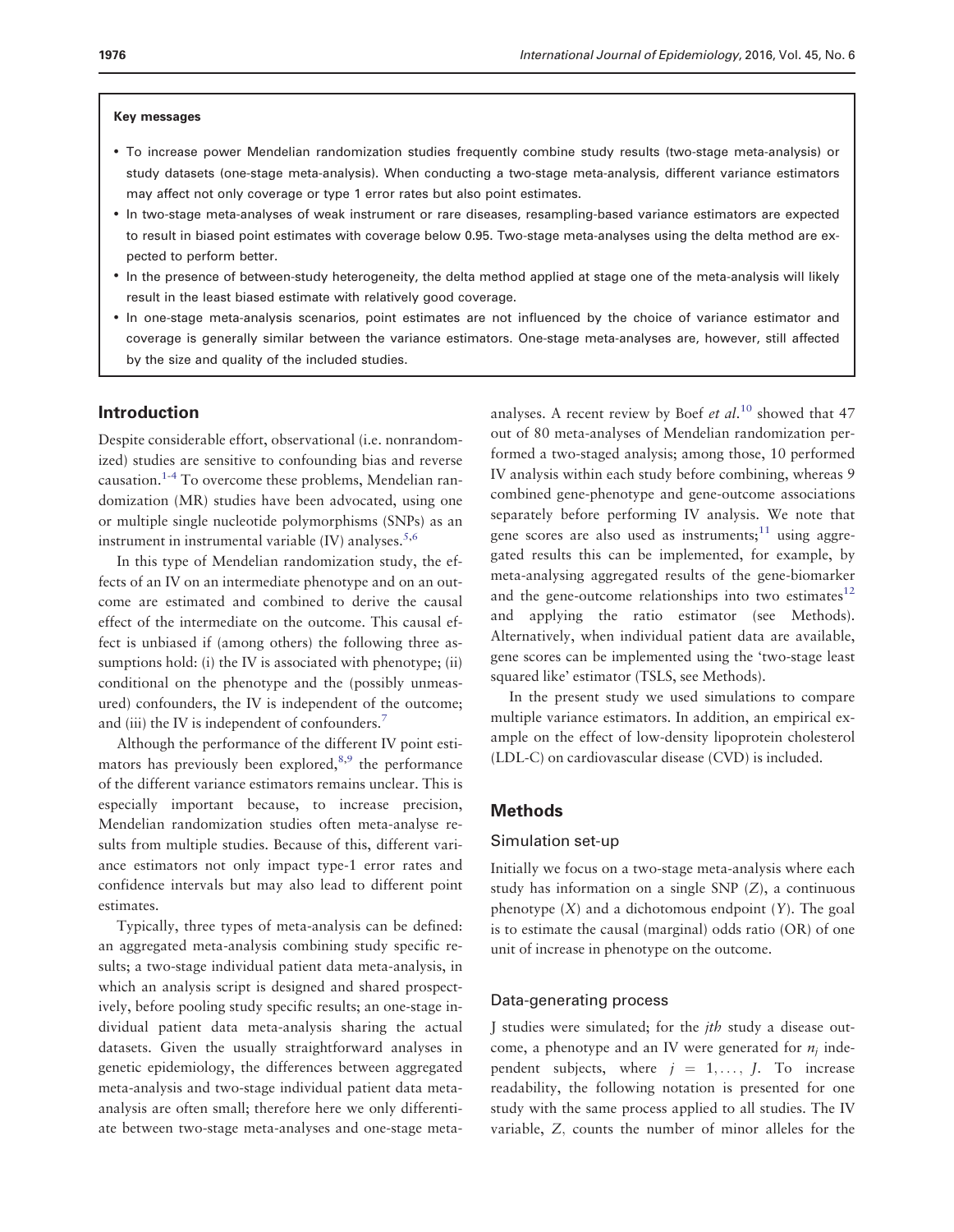<span id="page-2-0"></span>ith individual. Following a biallelic model, genotypes were generated from two independent Bernoulli distributions, resulting in the usual Hardy-Weinberg proportions:

$$
Prob(Z = 0, Z = 1, Z = 2) = (q^2, 2pq, p^2).
$$

where  $p$  represents the probability of the rare allele and  $q$  $= 1 - p$  the probability of the major allele. Phenotype X was generated dependent on Z and an unobserved confounder C:

$$
x_i = \alpha_0 + \alpha_1 z_i + \alpha_2 c_i + \varepsilon_i \text{ with } \varepsilon_i \sim N(0,1), \quad c_i
$$
  
 
$$
\sim N(0,1).
$$

For the ith individual, the probability of an event was generated based on X and C:

$$
logit(Prob[y_i = 1 | c_i, x_i]) = log\left(\frac{Prob[y_i = 1 | c_i, x_i]}{1 - Prob[y_i = 1 | c_i, x_i]}\right)
$$
  
=  $\delta_0 + \delta_1(\alpha_0 + \alpha_1 z_i + \alpha_2 c_i + \varepsilon_i)$   
+  $\delta_2 c_i = \delta_0 + \delta_1 x_i + \delta_2 c_i$ ,

the event was sampled from a Bernoulli distribution:

$$
y_i \sim Bernoulli(Prob[y_i = 1 | c_i, x_i]).
$$

#### Data analyses

#### Point estimators

Given that the confounder C is unobserved, it is impossible to estimate the causal effect of the phenotype X on the outcome using regular methods such as logistic regression. Instead, SNP Z can be used to estimate the causal effect of the phenotype on the outcome. The ratio estimator is a relatively straightforward estimator of the logarithm of the causal odds ratio (logOR), which is the estimand here

$$
\widehat{\theta} = (\widehat{\gamma}_1 - \widehat{\delta}_3)/\widehat{\alpha}_1. \tag{1}
$$

Where  $\hat{\gamma}_1$  represents the effect of the SNP on the outcome measured as the log(OR),  $\delta_3$  the log(OR) effect of the SNP on the outcome conditional on the phenotype and unmeasured confounders and  $\hat{\alpha}_1$  the mean difference effect of the SNP on the phenotype (estimated by fitting a linear regression of the type  $x_i = \hat{\alpha}_0 + \hat{\alpha}_1 z_i + \varepsilon_i$  [2]). If every confounding variable (C) was measured,  $\hat{\gamma}_1$  and  $\hat{\delta}_3$  could be estimated by fitting the following (logistic regression) models:  $logit$   $(Prob[y_i = 1|z_i]) = \hat{y}_0 + \hat{y}_1z_i$  and  $logit$  $(Prob[y_i = 1|z_i, x_i, c_i]) = \delta_0 + \delta_1x_i + \delta_2c_i + \delta_3z_i$ . However, because it is never known if all confounders are measured

(and correctly specified), this strategy is not feasible. Instead, following the exclusion restriction (assumption ii above), we assume that  $\hat{\delta}_3 = 0$ , and equation 1 reduces to the ratio of  $\hat{\gamma}_1$  and  $\hat{\alpha}_3$ . This ratio estimator is typically used when there is a single instrument or when a multigene score is based on a meta-analysis of aggregated results[.12](#page-10-0)

Instead of the ratio estimator, the 'two-stage least squares like' point estimator (TSLS), also referred to as the two-stage predictor substitution estimators, $13$  is used to estimate the IV effect using a (weighted) gene score. $8$ 

$$
logit(Prob[y_i = 1|\widehat{x}_i]) = \widehat{\beta}_0 + \widehat{\theta}\widehat{x}_i
$$
 [3]

where  $\hat{x}_i$  represents the fitted value of a linear model regressing  $x_i$  on  $z_i$  (i.e. the fitted values from a linear regression defined in equation 2).

#### Variance estimators

Following the usual research practice, we will focus on a two-stage meta-analysis where in the second stage study specific results are pooled by the inverse of the variance.<sup>14</sup> Because results are pooled by the inverse of the variance, we initially focus on different variance estimators, excluding methods that directly estimate a confidence interval.

The delta method<sup>[15,16](#page-11-0)</sup> (DM) has the closed form solution:

$$
\widehat{\sigma}_{DM}^2 = \frac{\widehat{\sigma}_{\gamma_1}^2}{\left(\widehat{\alpha}_1\right)^2} + \widehat{\sigma}_{\alpha_1}^2 \frac{\left(\widehat{\gamma}_1\right)^2}{\left(\widehat{\alpha}_1\right)^4} - 2\widehat{\sigma}_{\gamma_1,\alpha_1}^2 \frac{\widehat{\gamma}_1}{\left(\widehat{\alpha}_1\right)^3}.
$$
 [4]

Where  $\hat{\sigma}_{\gamma_1}^2$  represents the estimated variance in  $\hat{\gamma}_1$ ,  $\hat{\sigma}_{\alpha_1}^2$  the variance in  $\hat{\alpha}_1$  and  $\hat{\sigma}_{\gamma_1,\alpha_1}^2$  the estimated covariance between  $\hat{\gamma}_1$  and  $\hat{\alpha}_1$ . Often the delta method is applied to metaanalysis settings where  $\hat{\sigma}_{\gamma_1,\alpha_1}^2$  is set to zero, resulting in a small overestimation of the variance; this was followed here. Two versions of the delta method were compared: (i) calculating the ratio estimator and the  $\hat{\sigma}_{DM}^2$  in each study followed by meta-analysis of  $\theta$  (DM1); and (ii) calculating  $\widehat{\theta}$  using the ratio estimator and  $\widehat{\sigma}_{DM}^2$  after separately metaanalysing  $\hat{\gamma}_1$  and  $\hat{\alpha}_1$  (DM2).

Alternatively, by sampling with replacement from the observed sample, creating a resampled dataset of size n and repeating this B times, a non-parametric bootstrapped distribution<sup>[17](#page-11-0)</sup> can be constructed. This distribution can be used to estimate the variance in the IV point estimate [basic bootstrap (BB)]:

$$
\widehat{\sigma}_{Boot}^2 = \frac{1}{B-1} \sum_{b=1}^{B} \left( \overline{\theta}^* - \widehat{\theta}_b^* \right)^2 \qquad [5]
$$

with  $\widehat{\theta}_b^*$  the IV estimate estimated in the *bth* bootstrap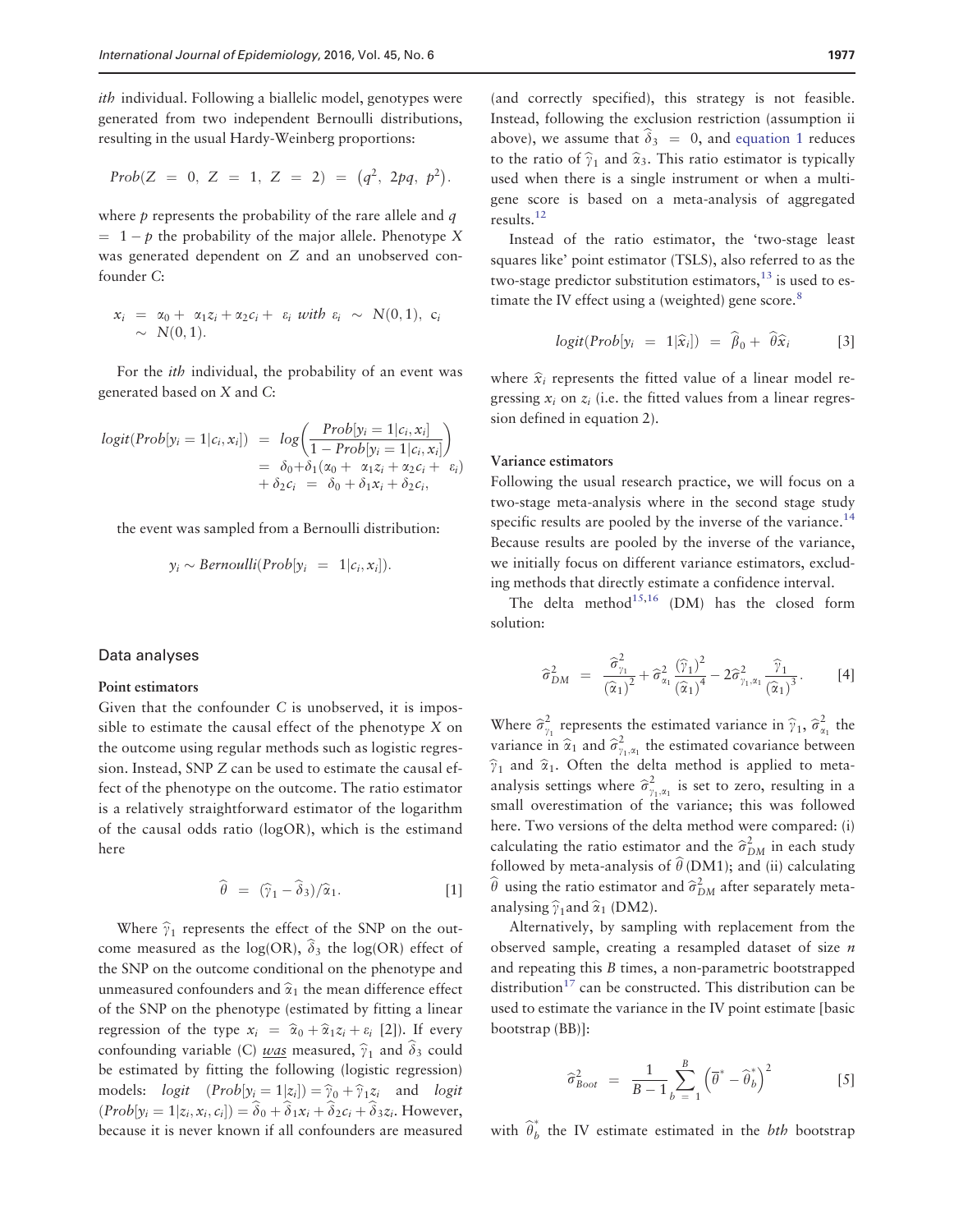| Parameters                                                                        | Scenario I                                  | Scenario II                  | Scenario III                                                                                       | Scenario IV                  |
|-----------------------------------------------------------------------------------|---------------------------------------------|------------------------------|----------------------------------------------------------------------------------------------------|------------------------------|
| Number of studies I                                                               | 10                                          | 10                           | 10                                                                                                 | 10                           |
| Sample size sampled from a uniform<br>distribution $U(a, b)$                      | (400, 3600)                                 | (400, 3600)                  | (400, 3600)                                                                                        | (400, 3600)                  |
| Minor allele frequency $p$                                                        | $\{0.50, 0.10, 0.05, 0.15\}$<br>0.01, 0.005 |                              | 0.05                                                                                               | 0.01                         |
| Effect of SNP on the phenotype $\alpha_1$                                         | 0.50                                        | 0.50                         | 0.50                                                                                               | 0.50                         |
| Effect of unobserved confounder<br>on the phenotype $\alpha_2$                    | 1.00                                        | 1.00                         | 1.00                                                                                               | 1.00                         |
| Intercept $\alpha_0$                                                              | 0.10                                        | 0.10                         | 0.10                                                                                               | 0.10                         |
| $Log(OR)$ of the phenotype effect<br>on the outcome $\delta_1$                    | 0.00                                        | 0.00                         | 0.00                                                                                               | 0.00                         |
| $Log(OR)$ of the unobserved confounder $1.50$<br>effect on the outcome $\delta_2$ |                                             | 1.50                         | 1.50                                                                                               | 1.50                         |
| Probability of the outcome                                                        | 0.50                                        | $\{0.10, 0.05, 0.02, 0.01\}$ | $\{0.10, 0.05, 0.02, 0.01\}$                                                                       | $\{0.10, 0.05, 0.02, 0.01\}$ |
| Ln(odds) outcome intercept $\delta_0$                                             | 0.00                                        |                              | $\{-2.20, -2.94, -3.89, -4.60\}$ $\{-2.20, -2.94, -3.89, -4.60\}$ $\{-2.20, -2.94, -3.89, -4.60\}$ |                              |

Table 1. Simulation scenarios assessing performance of different variance estimators for an instrumental variable analysis

Changes from the previous scenario (on the left) are presented in bold. Alphas represent mean differences, betas the natural logarithm of the odds ratio.

sample and  $\overline{\theta}^*$  the mean IV estimate over the B bootstrap samples; here  $B = 1,000$ .

All bootstrap variance estimators assume symmetry in bootstrap distribution, due to data sparseness, extreme values of  $\hat{\theta}^*$  may occur, overestimating the  $\hat{\sigma}_{Boot}^2$ . Straightforward solutions that are less sensitive to data sparseness include a bootstrap stratified for the outcome [outcome stratified (OS)] or stratified for the SNP status [SNP stratified (SS)]. A more computer-intensive solution is to perform a double bootstrap  $(DB)^{17}$  where for every bth bootstrap sample,  $R$  new bootstrap samples of size  $n$ are taken using the bth bootstrap sample as the source population. For every bth bootstrap sample the variance is estimated, with the median of these estimates representing the DB IV variance estimate. In our simulations,  $R = 50$ and  $B_{DB}$  = R\*5. An jack-knife  $([K)]^{17}$  $([K)]^{17}$  $([K)]^{17}$  variance estimator can also be used:

$$
\widehat{\sigma}_{jack}^2 = \frac{n-1}{n} \sum_{i=1}^{n} \left( \overline{\theta}_{jack} - \widehat{\theta}_{-i} \right)^2
$$

here  $\overline{\theta}_{iack}$  represents the mean IV estimate over the *n* jack-knife estimates and  $\hat{\theta}_{-i}$  the IV estimate deleting the *ith* observation.

The previous variance estimators were all applied using the ratio estimator. The robust sandwich (RB) heteroscedasticity-consistent (HC) variance estimator can be used for the TSLS IV, in which the variance estimate  $\hat{\sigma}_{\hat{\tau}}^2$ for  $\hat{\theta}$  ([equation 3](#page-2-0)) is replaced by the RB estimate. Here we used HC1 and note that JK and RB estimators are related in the sense that the JK approximates the HC3 estimator, which is a refinement of  $HCl<sup>18</sup>$  $HCl<sup>18</sup>$  $HCl<sup>18</sup>$  Note that the HC estimators are implemented not to adjust for any

heteroscedasticity, but merely to penalize the naive variance estimator which assumes that the  $\hat{x}$  in [equation 3](#page-2-0) is measured without error.

#### Simulation scenarios

In all simulations  $J = 10$  studies were generated, with  $n_i$ sampled from a uniform distribution (400, 3600) (see Table 1 for an overview of the simulation parameters). In scenario I, the minor allele frequency  $(p)$  was set to 0.50, 0.10, 0.05, 0.01, and 0.005. The probability of the outcome was 0.50. To (initially) prevent weak instrument bias, $19$  the SNP effect on the phenotype was set to  $\alpha_1$  = 0.50, and the unmeasured confounder effect to  $\alpha_2$  = 1.00. By fixing the SNP-phenotype association and decreasing  $p$ , the explained variance due to the SNP decreased, as well as the F-statistic. For example, in scenario I the average F-statistic was 126, 46, 25, 6 and 5. To simulate a large amount of confounding, the log(OR) of the unmeasured confounder effect on the outcome was set to  $\delta_2$  = 1.50, the phenotype log(OR) was set to  $\delta_1$  = 0.00 (i.e. no causal effect). In scenario II,  $p$  was set to 0.15 and the probability of the outcome was set to 0.10, 0.05, 0.02 and 0.01. Scenarios III and IV differed from II only with respect to  $p = \{0.05, 0.01\}.$ 

All simulations were repeated 2000 times and were performed with the statistical package R version 3.1.2 for Unix.<sup>[20](#page-11-0)</sup> The number of replications was chosen to ensure sufficient precision to detect small deviations from the nominal coverage rate of 0.95 (the 95% lower and upper bounds are  $0.940$  and  $0.960$ .<sup>21</sup> Results were pooled using the inverse variance method following a fixed or random effects model where appropriate.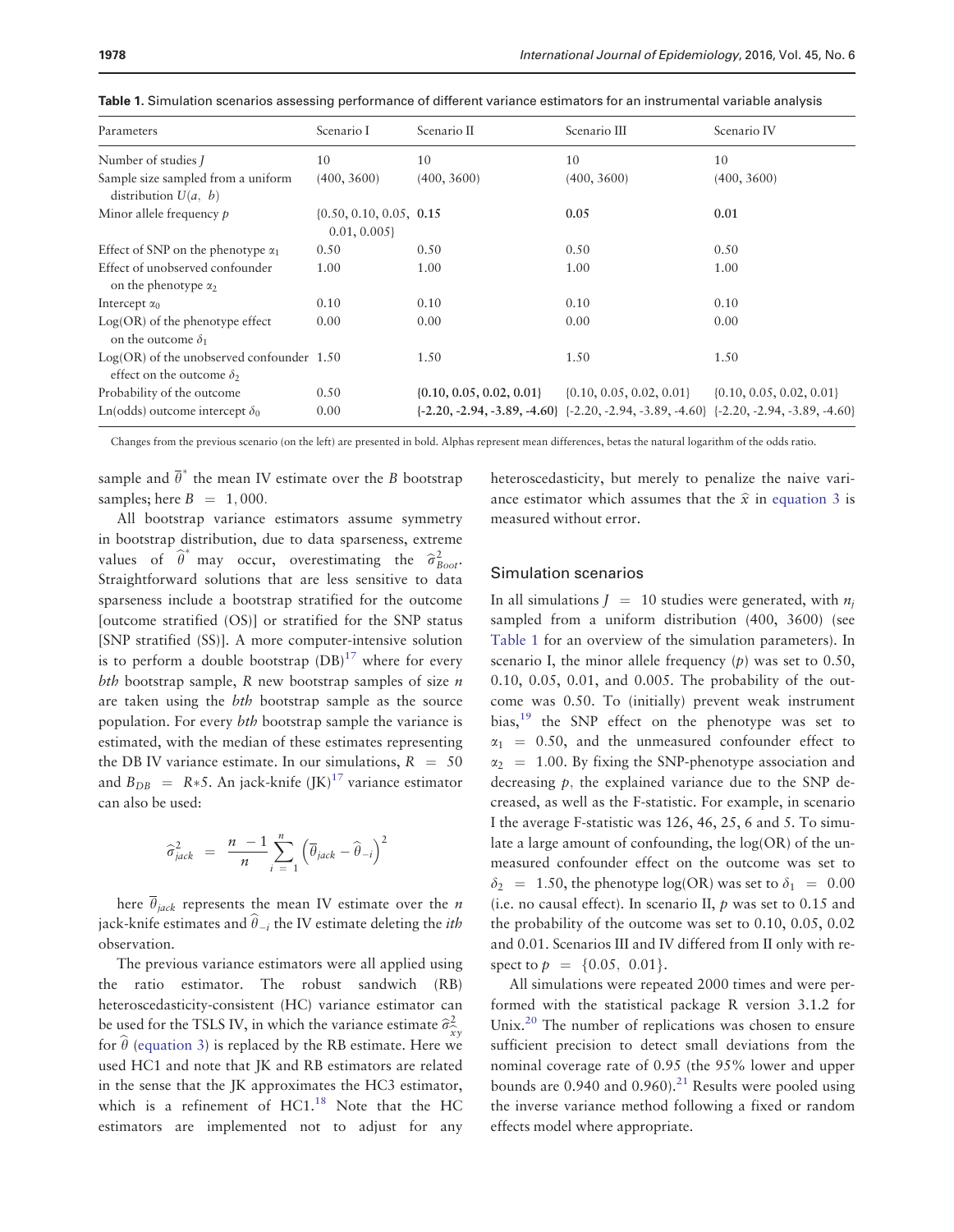#### Performance metrics

Results were evaluated using the following metrics. Mean bias  $\overline{logOR} - log[True \ OR]$ , with the first term representing the mean of the  $log\widehat{OR}$ ; mean standard error (SE), empirical SE (ESE); estimated by taking the standard deviation of the distribution of  $log\widehat{OR}$ . The root mean squared

error  $|RMSE|$  =  $\sqrt{logOR - log(True \ OR)}^2 + ESE^2$  $\begin{bmatrix} 1 & 1 \\ 1 & 1 \end{bmatrix}$ 

,

coverage rate, defined as the proportion of times the 95% confidence interval (CI) included the true OR, and the number of models that failed to return estimates.

#### Additional analyses

Obviously, the absolute performance of the methods depends on the mean sample size per study. To explore the performance in a larger sample size setting, a 'medium'-sized meta-analysis of 60 000 subjects was simulated by repeating scenario I.

Instead of combining study results in a two-stage metaanalysis, one can also combine datasets in a one-stage meta-analysis. This was explored by repeating scenario I, concatenating the studies together in a single file and adjusting all analyses for study (i.e. bootstrapped by study or adding a study covariable). Given that results do not have to be pooled in a second stage, we only report on a single DM estimator. We instead report on the bootstrap-based percentile confidence interval $22$  which directly estimates the confidence interval (instead of the variance).

In a third sensitivity analysis, scenario I was repeated introducing between-study variance of the gene-phenotype association. This was simulated by replacing  $\alpha_0$ ,  $\alpha_1$  and  $\varepsilon_i$ by  $\alpha_{0i} \sim N(0.10, 1^2)$ ,  $\alpha_{1i} \sim N(0.50, 1^2)$  and  $\varepsilon_{ii} \sim N(0, 1^2)$  $\zeta_j^2$ ) with  $\zeta_j^2 \sim N(1.50, 0.3^2)$ .

In a fourth sensitivity analysis, we evaluated the performance of (i) using only the first term of the delta method (the Toby Johnson [TJ] method), and (ii) replacing the asymptotic variance estimates,  $\hat{\sigma}_{\gamma_1}^2$ , and  $\hat{\sigma}_{\alpha_1}^2$ , in the delta method (using the first two terms) by bootstrapped estimates [DM BB]. Both methods were implemented by applying the algorithms before meta-analysis and after meta-analysis (i.e, TJ1, TJ2, DM1 BB, and DM2 BB). Performance was evaluated in scenario I. Additionally, in a fifth sensitivity analysis, we explored performance for continuous outcomes; implemented by repeating scenario I using the parameters of scenario I as mean differences; see Appendix Figure 1 for a flowchart of the methods evaluated (available as [Supplementary data](http://ije.oxfordjournals.org/lookup/suppl/doi:10.1093/ije/dyw123/-/DC1) at IJE online).

#### Results

[Figure 1](#page-5-0) depicts the performance of the IV variance estimators under different minor allele frequencies (MAF) or

instrument strengths (F-statistic). Unless explicitly stated, all results pertain to the two-stage meta-analysis. At a MAF of 0.50, pooled odds ratio (OR) estimates of all methods were unbiased, but differences between the estimators increased as MAF decreased to 0.005 (or F-statistic went towards zero). Coverage of both the DM estimators increased towards 1.00 as MAF decreased; the RMSE was equal for both DM estimators, and smaller than the RMSE of other methods ([Figure 1](#page-5-0)). JK and RB coverage deteriorated towards 0.80 at lower MAFs. Coverage of the bootstrap methods decreased below 0.95 at a MAF of 0.10/Fstatistic 25, recovering to 0.95 at lower MAFs using the BB, SS and DB methods. This unexpected behaviour in coverage was due to the bias in SE (i.e. difference between mean SE and ESE, see [Figure 1;](#page-5-0) Appendix table 1, available as [Supplementary data](http://ije.oxfordjournals.org/lookup/suppl/doi:10.1093/ije/dyw123/-/DC1) at IJE online) trailing behind the bias in OR. Generally the mean SE and ESE agreed well for the DM.

In scenarios II-IV the outcome incidence varied from 0.10 to 0.01 and the MAF was set to 0.15, 0.05 or 0.01, respectively (Appendix Tables 2-4, available as [Supplementary data](http://ije.oxfordjournals.org/lookup/suppl/doi:10.1093/ije/dyw123/-/DC1) at IJE online). At lower outcome probabilities, bias in both DM1 and DM2 was similar, and lower than bias of other methods. For example, in scenario IV at an outcome probability of 0.05, the mean OR was 1. 339 and 1.572 for DM1 and DM2, respectively. Coverage of DM1 and DM2 differed substantially at lower outcome probabilities; for example in scenario IV with an outcome probability of 0.01, coverage was 0.793 and 0.550, respectively. Differences between ESE and mean SE were similar however (DM1: -5.729 and DM2: -5.404, respectively), as were the RMSE estimates (DM1: 3.268 and DM2: 3.670, respectively). Coverage of the JK and bootstrap methods was similar and decreased below 0.95 at lower outcome probabilities. RMSE was also similar for all resampling methods, and higher than the DM methods. RB estimates were the most biased, with the lowest coverage and highest RMSE; this coincided with frequent failure of this method to return estimates.

Repeating scenario I with a larger sample size (60 000 subjects) showed a comparable relative pattern as before [\(Figure 2](#page-6-0); Appendix Table 5, available as [Supplementary](http://ije.oxfordjournals.org/lookup/suppl/doi:10.1093/ije/dyw123/-/DC1) [data](http://ije.oxfordjournals.org/lookup/suppl/doi:10.1093/ije/dyw123/-/DC1) at IJE online). Repeating scenario I using a one-stage meta-analysis (20 000 subjects) improved performance. There was no difference between the methods in mean OR, bias or RMSE (Appendix Table 6, available as [Supplementary data](http://ije.oxfordjournals.org/lookup/suppl/doi:10.1093/ije/dyw123/-/DC1) at IJE online); even in extreme settings, bias was low at -0.016 (MAF of 0.005 or F-statistic of 4). Coverage [\(Figure 3](#page-7-0)) was generally close to 0.95 or slightly larger, and agreement between mean SE and ESE was generally good, only deviating at a MAF of 0.005 or an F-statistic of 4. A non-parametric bootstrap percentile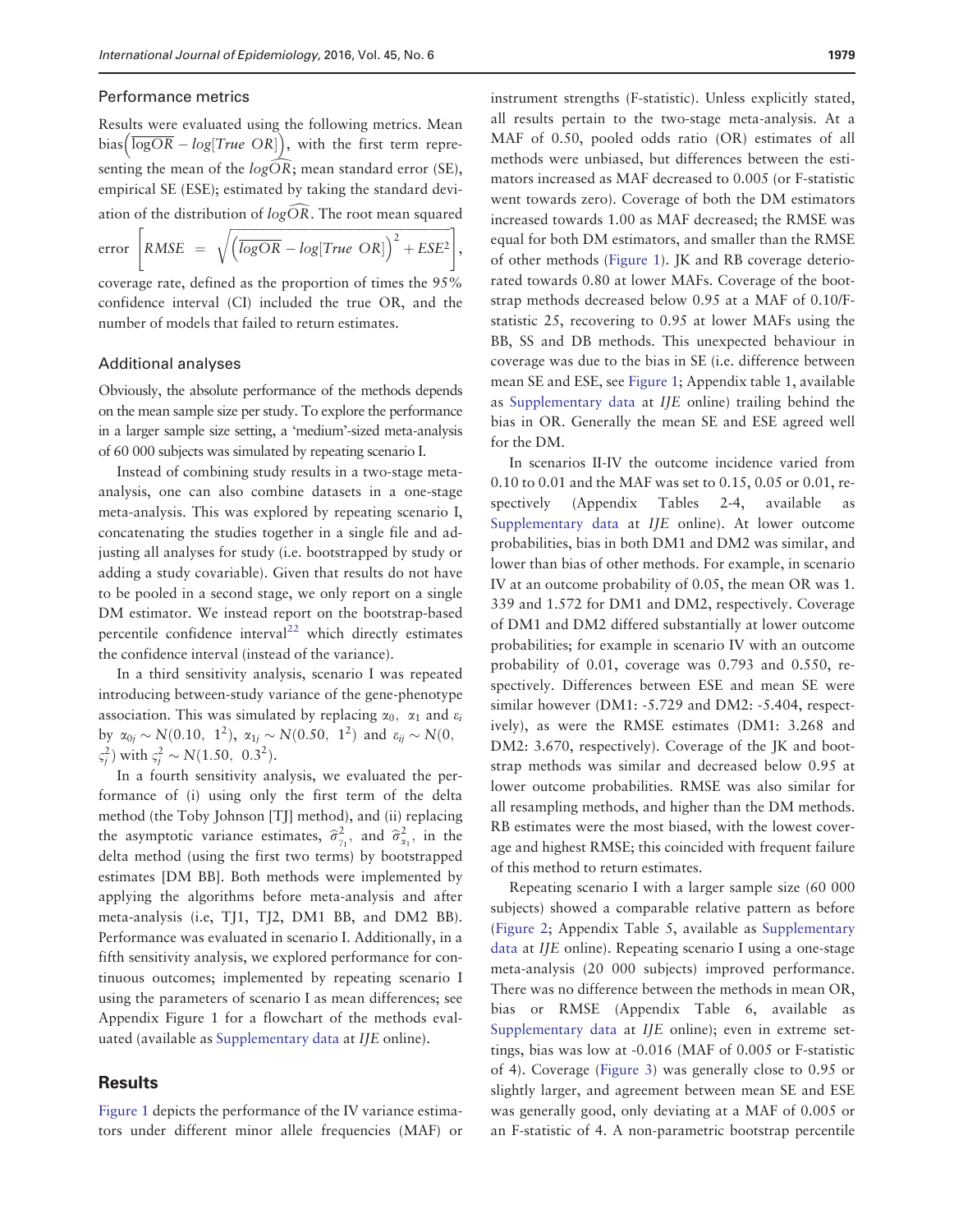<span id="page-5-0"></span>

Figure 1. Simulation results from scenarios I comparing different IV variance estimators. \*Solid line with a square symbol, delta method followed by meta-analysis [DM1]; solid line with a circle symbol, basic bootstrap [BB]; solid line with triangle symbol, outcome-stratified bootstrap [OS]; solid line with a plus symbol, SNP-stratified bootstrap [SS]; solid line with a filled-out square symbol, double bootstrap [DB]; solid line with a filled-out circle symbol, jack-knife estimator [JK]; solid line with a filled-out triangle symbol, robust variance estimator [RB]; solid line with a rhombus (diamond) symbol, meta-analysis followed by delta method [DM2]. The DB y-value of 2.071 is not depicted for an MAF of 0.005 on the bottom left graph.

confidence interval was evaluated, performing similarly to other methods (coverage  $\approx 0.95$ ). Repeating scenario I with between-study variance showed similar performance as in the original fixed effect scenario (Appendix Table 7, available as [Supplementary data](http://ije.oxfordjournals.org/lookup/suppl/doi:10.1093/ije/dyw123/-/DC1) at IJE online), except for more conservative coverage rates and DM2 being the most biased estimator at MAF  $\leq$  0.01, e.g. -0.257 mean bias at MAF 0.005, which coincided with a coverage rate of almost 1, and a RMSE of 10.289. DM1 performed better than other methods with a coverage of 0.981 and an RMSE of 0.127, at a MAF of 0.005.

The Toby Johnson [TJ] variance estimator performed comparably to the DM1 or DM2 in scenario I with only slightly lower coverage (Appendix Table 8, available as [Supplementary data](http://ije.oxfordjournals.org/lookup/suppl/doi:10.1093/ije/dyw123/-/DC1) at IJE online). Implementing the delta method by replacing the asymptotic variance estimators with bootstrapped estimators [DM BB] performed similarly to the BB method (Appendix Table 8). Repeating scenario I with a continuous outcome revealed a comparable relative performance of the variance estimators (Appendix Table 9, available as [Supplementary data](http://ije.oxfordjournals.org/lookup/suppl/doi:10.1093/ije/dyw123/-/DC1) at IJE online).

# The LDL-C effect on CVD

[Table 2](#page-8-0) shows empirical results of two different IVs in a six-study meta-analysis to estimate the effect of LDL-C on CVD (see Appendix at IJE online for a description of the data sources, and baseline data). Using SNP rs11591147 as an IV (mean F-statistic  $= 13.42$ ) in a two-stage meta-analysis showed that the bootstrap methods had the largest standard errors and their point estimates not only disagreed with results from the remaining variance estimators but also between themselves. As expected, using a onestage meta-analysis increased precision and decreased differences between methods, resulting in an IV estimate of 0.93 (95% CI 0.50;1.72). Results from the weak instrument rs2965101 (mean F-statistic  $= 1.34$ ) revealed large differences between the bootstrap estimators and the remaining estimators; the minimal bootstrap SE estimate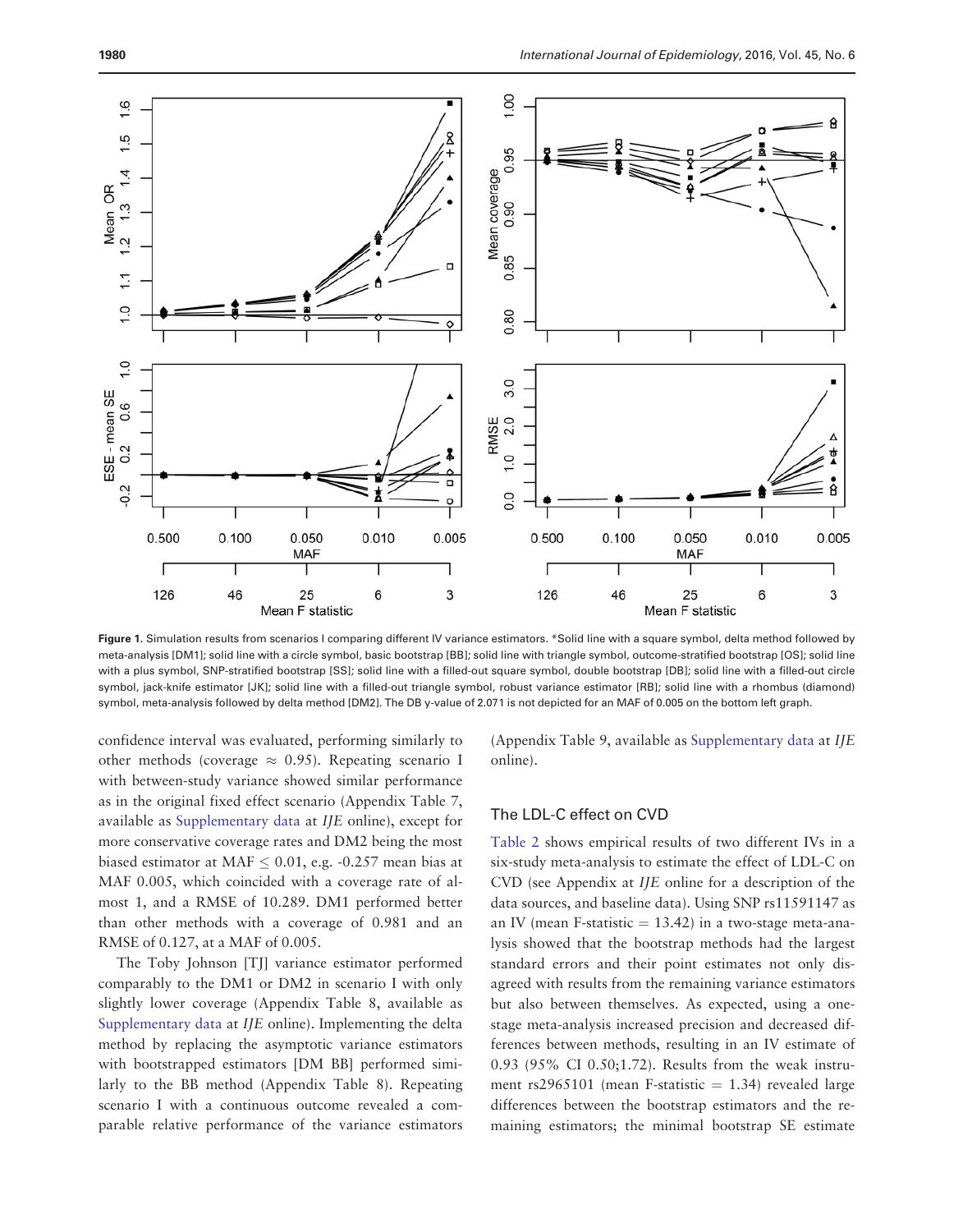<span id="page-6-0"></span>

Figure 2. Sensitivity analysis repeating simulation I comparing different IV variance estimators with an average of 60 000 subjects. \*Solid line with a square symbol, delta method followed by meta-analysis [DM1]; solid line with a circle symbol, basic bootstrap [BB]; solid line with triangle symbol, outcome-stratified bootstrap [OS]; solid line with a plus symbol, SNP-stratified bootstrap [SS]; solid line with a filled-out square symbol, double bootstrap [DB]; solid line with a filled-out circle symbol, jack-knife estimator [JK]; solid line with a filled-out triangle symbol, robust variance estimator [RB]; solid line with a rhombus (diamond) symbol, meta-analysis followed by delta method [DM2].

was 13.19, compared with an SE of 1.49 using DM2. Precision increased using a one-stage meta-analysis, however the bootstrapped SE were still comparatively large. Given that one-stage meta-analyses are analysed by a single analyst, it becomes practical to explore the bootstrap distributions [\(Figure 4\)](#page-7-0). After omitting a number of outliers, the bootstrap became relatively symmetrical and the SE estimates were: 1.27 (BB), 1.29 (OS), 1.33 (SS) and 3.51 (DB). The large SE of the DB and its truncated distribution show that 50 times 250 repetitions were insufficient in this setting.

# **Discussion**

This study showed that, depending on the strength of the IV and/or the outcome incidence, there is considerable difference in the performance of instrumental variable (IV) variance estimators in two-stage meta-analysis. The delta method (DM) showed the least amount of bias and the best coverage, with the delta method implemented before

meta-analysis performing better in the presence of between-study variance. Bootstrap and robust variance estimators (RB) produced extreme estimates in two-stage meta-analysis. Differences between methods were minimal using a one-stage meta-analysis, all providing unbiased estimates and appropriate coverage. An empirical example on the LDL-C effect on CVD incidence confirmed that these issues also occur in applied settings. Relative performance of the variance estimators was similar when using a continuous outcome instead of a binary endpoint.

At lower MAF/F-statistic values or lower outcome probabilities, the RB estimators often failed to converge, making it difficult to evaluate whether the underperformance of RB was due to the estimator itself or to informative failures. Looking at the JK (which failed in less than 1% of the simulations, and which is an approximation of the HC3; which is a refinement of the HC1 used in the RB), it seems that to some extent this underperformance of the RB may be explained by computational problems in the R sandwich pack-age.<sup>[23](#page-11-0)</sup> Following the usual practice in applied Mendelian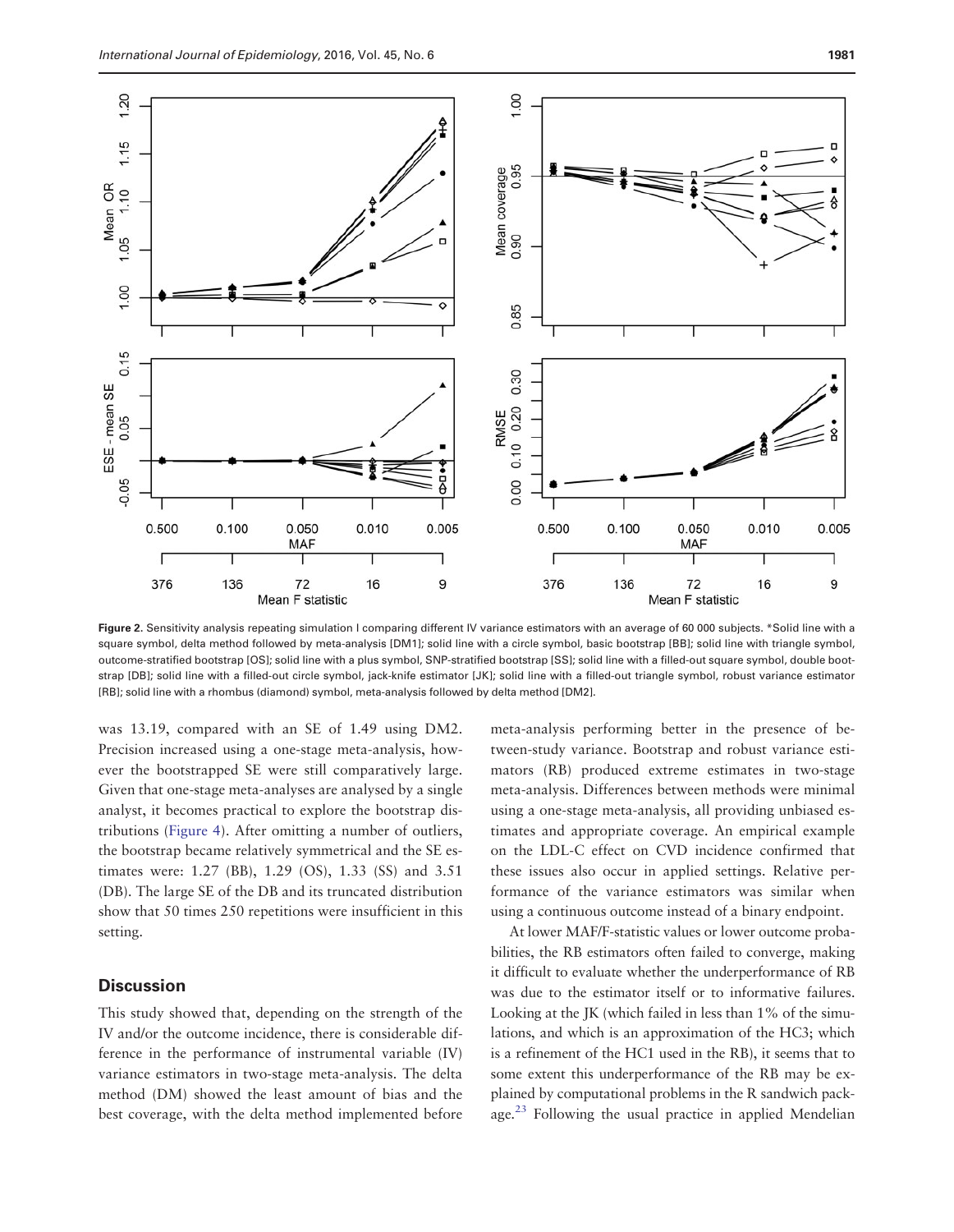<span id="page-7-0"></span>

Figure 3. Sensitivity analysis repeating simulation I comparing different IV variance estimators using a one-stage meta-analysis design with an average of 20 000 subjects. \*Solid line with a square symbol, delta method followed by meta-analysis [DM1]; solid line with a circle symbol, basic bootstrap [BB]; solid line with triangle symbol, outcome-stratified bootstrap [OS]; solid line with a plus symbol, SNP-stratified bootstrap [SS]; solid line with a filled-out square symbol, double bootstrap [DB]; solid line with a filled-out circle symbol, jack-knife estimator [JK]; solid line with a filled-out triangle symbol, robust variance estimator [RB]; solid line with a star symbol, bootstrapped percentile method. The BB y-value of -13.463 is not depicted for an MAF of 0.005 on the right graph.



Figure 4. Bootstrap distributions for IV rs2965101 for the relation of LDL-C and CVD. \*Solid grey lines indicate the non-parametric density (only presented in the second row), with dashed grey lines indicating the expected density given a normal distribution (not presented for the double bootstrap).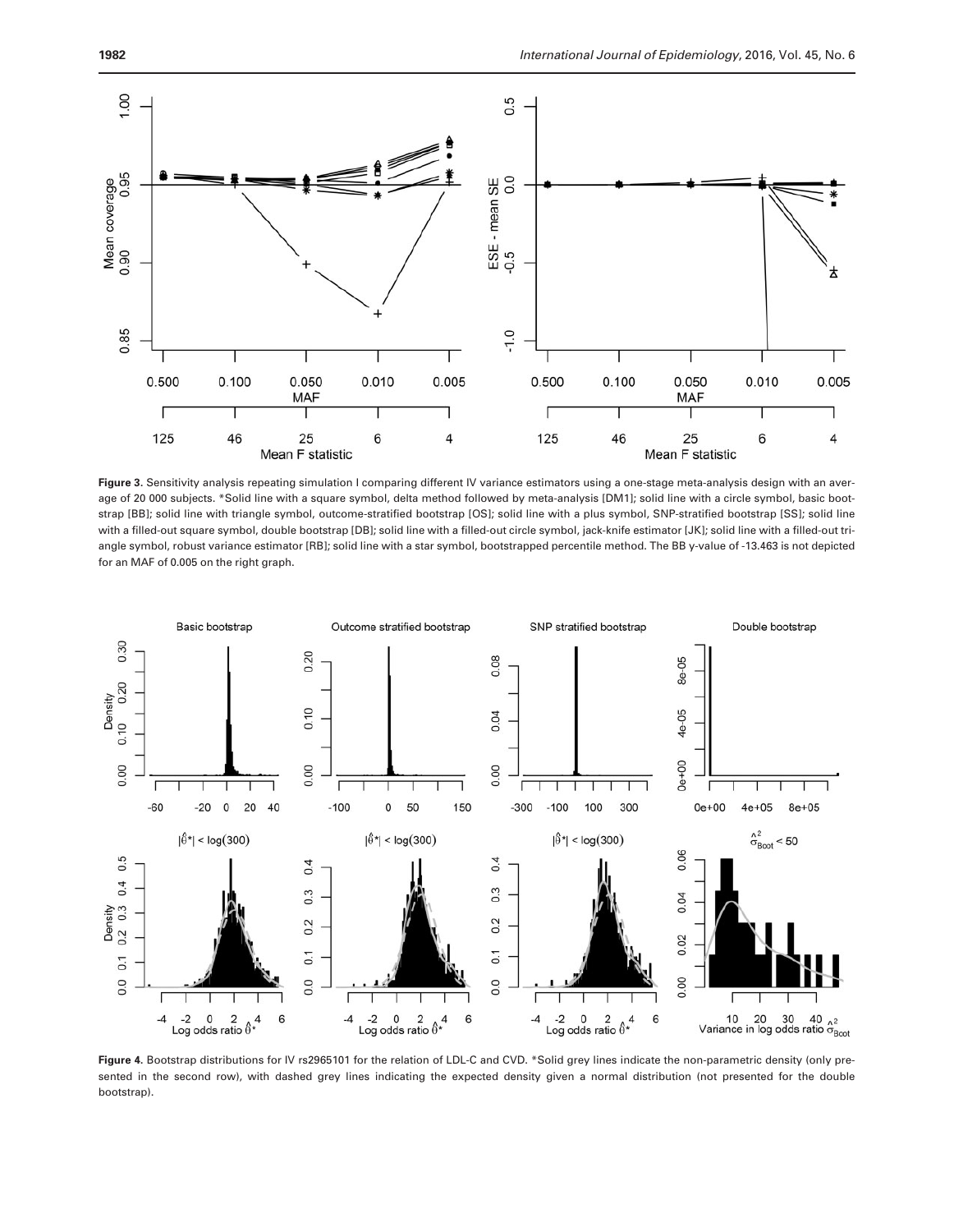<span id="page-8-0"></span>

|                                                           | Fixed effect two-stage meta-analysis |                      | Random effects two-stage meta-analysis |                  | Fixed effect one-stage meta-analysis |                                          | Heterogeneity statistics |                       |
|-----------------------------------------------------------|--------------------------------------|----------------------|----------------------------------------|------------------|--------------------------------------|------------------------------------------|--------------------------|-----------------------|
|                                                           | Odds ratio<br>$(95%$ CI)             | <b>SE</b>            | Odds ratio<br>$(95\% \text{ Cl})$      | <b>SE</b>        | Odds ratio<br>$(95%$ CI)             | <b>SE</b>                                | $X^2(P\text{-value})$    | J,                    |
| Crude LDL-C association                                   | 1.06(1.01;1.11)                      | 0.03                 | 1.10(0.96; 1.25)                       | 0.07             | 1.06(1.01;1.11)                      | 0.03                                     | 33.25(0.00)              | 0.02                  |
| rs11591147 IV LDL-C estimates                             |                                      |                      |                                        |                  |                                      |                                          |                          |                       |
| DM before MA [DM1]                                        | 1.24(0.48; 3.18)<br>0.94(0.50;1.75)  | 0.32<br>0.48         | 1.24(0.48; 3.18)<br>094(0.50;1.75)     | 0.32             | 0.93(0.50;1.72)                      | 0.31                                     | 4.88(0.43)<br>0.98(0.98) | 0.00                  |
| Outcome-stratified bootstrap [OS]<br>Basic bootstrap [BB] | 1.44(0.49; 4.18)                     | 0.55                 | 1.44(0.49; 4.18)                       | 0.48<br>0.55     | 0.93(0.49;1.76)<br>0.93(0.49;1.78    | 0.33<br>0.33                             | 0.08(1.00)               | 0.00<br>0.00          |
| SNP-stratified bootstrap [SS]                             | 0.89(0.30;2.64)                      | 0.55                 | 0.89(0.30; 2.64)                       | 0.55             | 0.93(0.50;1.72)                      | 0.31                                     | 0.38(1.00)               | 0.00                  |
| Double bootstrap [DB]                                     | 1.05(0.38; 2.85)                     | $0.51\,$             | 1.05(0.38; 2.85)                       | 0.51             | 0.93(0.50; 1.72)                     | 0.31                                     | 1.58(0.93)               | 0.00                  |
| Jack-knife [JK]                                           | 0.90(0.45; 1.81)                     | 0.35                 | 0.90(0.45;1.81)                        | 0.35             | 0.93(0.51;1.69)                      | 0.31                                     | 4.05(0.58)               | $0.00\,$              |
| Robust HC1 [RB]                                           | 0.82(0.45;1.51)                      | 0.3                  | 0.81(0.41;1.60)                        | 0.35             | 0.93(0.50;1.74)                      | 0.32                                     | 5.85(0.33)               | 0.11                  |
| DM after MA [DM2]                                         | 0.87(0.46;1.65)                      | 0.33                 | 0.85(0.40;1.80)                        | 0.38             | Ž                                    | $\stackrel{\triangle}{\scriptstyle\sim}$ | 7.47(0.19)/6.21 (0.29)   | 0.01/0.03             |
| Percentile method                                         | ź                                    | $\widetilde{\Sigma}$ | ź                                      | 0.00             | 0.93(0.49;1.78)                      | $\stackrel{\triangle}{\Sigma}$           | Ź                        | $\widetilde{\vec{z}}$ |
| rs2965101 IV LDL-C estimates                              |                                      |                      |                                        |                  |                                      |                                          |                          |                       |
| DM before MA [DM1]                                        | 1.55(0.35;17.90)                     | 1.25                 | 1.55(0.13;17.90)                       | 1.25             | 8.16(0.50;132.64)                    | $1.42$                                   | 3.11(0.66)               | 0.00                  |
| Basic bootstrap [BB]                                      | $0.61(0.00;2*10^{21})$               | 25.35                | $0.61(0.00;2*10^{21})$                 | 25.35            | $8.16(0.00;9*104)$                   | 4.77                                     | 0.01(1.00)               | 0.00                  |
| Outcome-stratified bootstrap [OS]                         | $4.61(0.00; 5*10^{30})$              | 35.32                | $4.61(0.00;5*10^{30})$                 | 35.32            | $8.16(0.00; 6*10^7)$                 | $8.07$                                   | 0.01(1.00)               | 0.00                  |
| SNP stratified bootstrap [SS]                             | $6.67(0.00;10^{29})$                 | 33.29                | $6.67(0.00;10^{29})$                   | 33.29            | $8.16(0.00;4*10^{15})$               | 17.21                                    | 0.00(1.00)               | 0.00                  |
| Double bootstrap [DB]                                     | $1.55(0.00;3*10^{11})$               | 13.19                | $1.55(0.00;3*10^{11})$                 | 13.19            | 8.16(0.00;10 <sup>5</sup> )          | 4.93                                     | 0.03(1.00)               | $0.00\,$              |
| Jack-knife [JK]                                           | 1.56(0.13;18.04)                     | 1.25                 | 1.56(0.13;18.04)                       | 1.25             | 8.16(0.70;95.04)                     | 1.25                                     | 3.13(0.65)               | 0.00                  |
| Robust HC1 [RB]                                           | 3.03(0.47; 19.47)                    | 0.95                 | 2.72(0.20; 37.48)                      | 1.34             | 8.16(0.91;72.85)                     | 1.12                                     | 8.11(0.13)               | 3.86                  |
| DM after MA [DM2]                                         | 8.52(0.46;157.69)                    | 1.49                 | 9.01(0.36;223.27                       | 1.64             | Ź                                    | $\tilde{\Sigma}$                         | 2.64(0.76)/6.14 (0.29)   | 0.0000.00             |
| Percentile method                                         | $\widetilde{\Sigma}$                 | Ź                    | Ź                                      | $\tilde{\Sigma}$ | 8.16(0.88;10 <sup>5</sup> )          | Ź                                        | Ź                        | $\widetilde{\vec{z}}$ |

The mean F-statistics of the two-stage designed IPDMAs were 13.42, and 1.34 for rs11591147 and rs2965101, respectively. The F-statistics of the one-stage designed IPDMA were 500.07, and 485.53, rs11591147 and<br>rs2965101, re The mean F-statistics of the two-stage designed IPDMAs were 13.42, and 1.34 for rs11591147 and rs2965101, respectively. The F-statistics of the one-stage designed IPDMA were 500.07, and 485.53, rs11591147 and rs2965101, respectively. The explained variance due to the instruments (measured as the squared Spearman correlation coefficient) were 0. 70\*10-2 and 0. 64\*10-4. The heterogeneity statistics were determined for the fixed effect two-stage meta-analysis, tau-squared was calculated using the methods of moments estimator, chi-squared test statistic and P-value were based on the Q-test. The percentile method is only available for the one-stage sign. For DM2, the heterogeneity statistics represent the heterogeneity in  $\hat{\alpha}_1$  and  $\hat{\gamma}_-1$ , see equation 1. sign. For DM2, the heterogeneity statistics represent the heterogeneity in  $\hat{\alpha}_1$  and  $\hat{\gamma}$  1, see equation 1.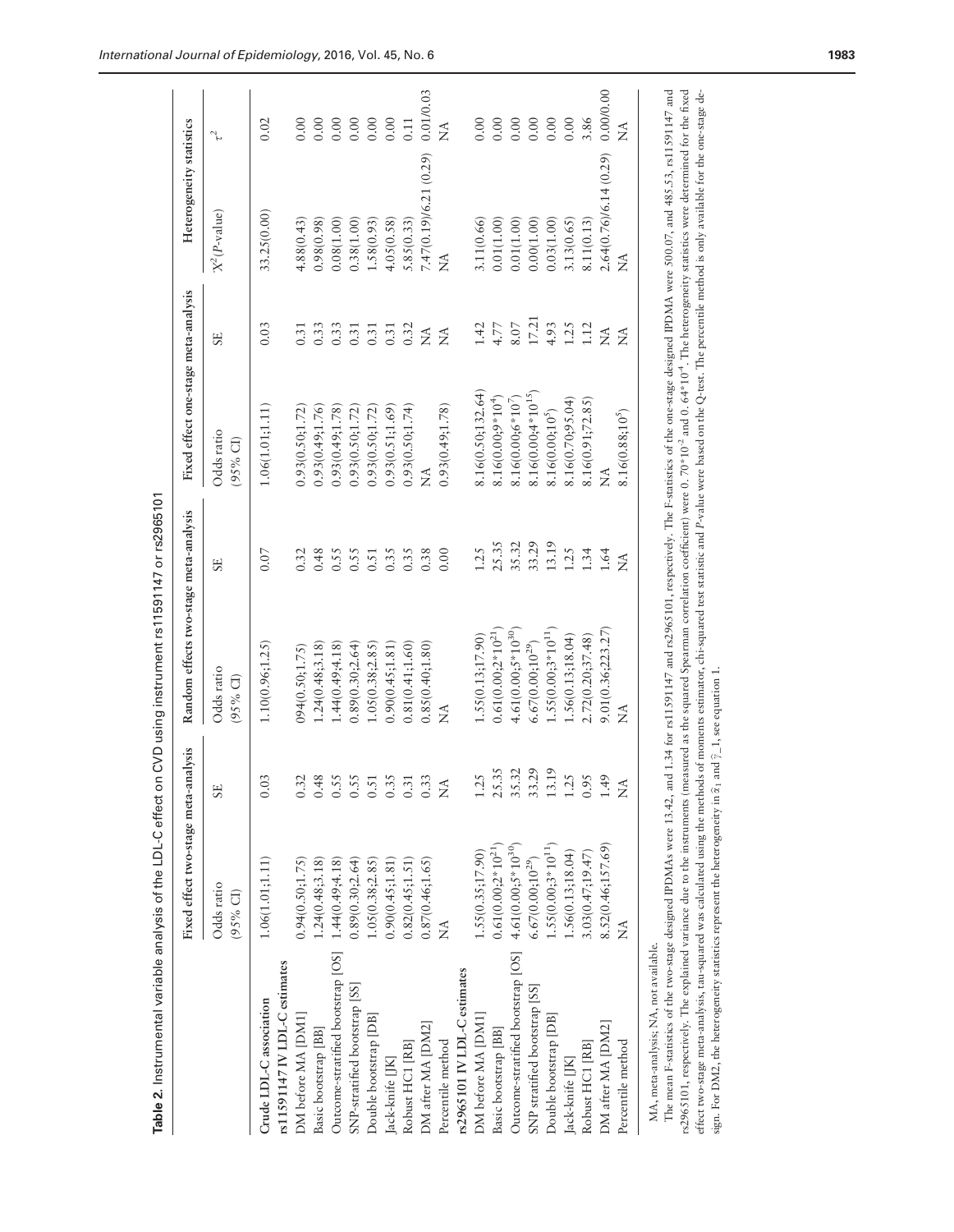randomization analyses, the ratio and the TSLS point estimators were used. Additionally to the usual three IV assumptions, these point estimators also assume the phenotype to be normally distributed conditional on the SNP and confounders and homogeneity of the phenotype (X) effect on the outcome.<sup>24</sup> In our simulations these assumptions held; however in applied settings this is not necessarily the case, given that confounders are often unmeasured these assumptions are also impossible to evaluate. Instead of making these assumptions, different estimators or estimands may be considered in empirical settings. For example, structural mean models, or generalized method of moments point estimators or the risk difference estimand $8,24$  $8,24$  make fewer assumptions.

Our results underline the difficulty of using the observed F-statistic<sup>7</sup> as a measure of expected bias due to a weak instrument. We observed an increased performance in a one-stage meta-analysis with on average 20 000 subjects and a 'weak' instrument (MAF 0.05, mean F-statistic 5.97), compared with a two-stage meta-analysis with on average 60 000 subjects and a 'strong' instrument (MAF 0.05, mean F-statistic 15.98). When conducting a onestage meta-analysis, results do not have to be pooled by the inverse of an estimated study-specific variance. Therefore in this scenario, point estimates, precision (ESE) and RMSEs were not influenced by the choice of variance estimators. The choice of variance estimator did influence coverage, which was nevertheless markedly improved over a two-stage design.

The underperformance of the bootstrap estimators in the two-stage meta-analysis may come as a surprise to some; however, the improved performance (over for example a Wald-based confidence interval) shown in the literature mostly holds for bootstrap confidence intervals such as the bias corrected and accelerated bootstrapped confidence interval.<sup>[17,22,25](#page-11-0)</sup> Because of the need for a variance estimate in the second stage of a two-stage meta-analysis, the bootstrap can only be used to estimate the standard error of the IV estimate, which implicitly assumes symmetry of the bootstrap distribution.<sup>[17,22](#page-11-0),[25](#page-11-0)</sup> We did however evaluate the percentile method to directly estimate the confidence interval when we replicated scenario I using a one-stage meta-analysis. Results indeed showed proper coverage; however, this was similar to the increased performance of all other estimators. We evaluated a delta method estimator replacing the asymptotic variance estimates by bootstrapped variance estimates; this approach performed worse than the regular delta method (DM1 or DM2). These results show that even though the asymptotic approximations of  $\hat{\sigma}^2_{\gamma_1}$  and  $\hat{\sigma}^2_{\alpha_1}$  do not strictly hold, these estimates are better approximations (in such situations) than bootstrapped alternatives.

The simulations presented here are naturally limited and the following points merit discussion. First, different simulation parameters will result in different absolute performance. Instead, we focused on relative (i.e. between methods) performance which we expect to be more robust. Second, by fixing the effect of the instrument (the SNP) on the phenotype, the instrument strength decreases with MAF; hence our results include analyses with F-statistics below 10. These are analyses, some might argue, an applied researcher would not perform due to violation of IV assumption 1. We showed, however, that despite the 'weak' instrument, valid estimates can be derived. Third, although it seems logical to increase the number of bootstraps as the data become sparser (or the IV becomes weaker), we kept the number fixed to preserve comparability between scenarios. Fourth, for simplicity we focused on scenarios with a single SNP instrument whereas, to prevent weak-instrument bias, most Mendelian randomization studies use multiple SNPs. Nevertheless, relevant information for these multiple SNP approaches can be found in our analyses by focusing on strong-instrument settings. Fifth, we only explored performance under the null [i.e.  $OR = 1$ ] because (i) coverage was often too low, making comparisons on power pointless, and (ii) we wished to prevent influence of non-collapsibility.<sup>26</sup> Sixth, the small ORs observed in low-frequency scenarios were most likely due to the outcome being constant for a certain allele number (i.e. perfect separation). In these settings, penalized models, using for example a Firth<sup>27,28</sup> or Lasso<sup>[29](#page-11-0)</sup> penalization, are expected to perform better.<sup>30</sup> Finally, random effects or fixed effect analysis models were used depending on whether the simulation scenario included between-study variance or not. $31$  In empirical analyses, the choice between random effects and fixed effect models typically de-pends on a heterogeneity measure.<sup>[32](#page-11-0)</sup> However, bias in point and variance estimates will influence the observed heterogeneity, resulting in different modelling choices depending on the performance of the estimator. This would make between-methods comparisons difficult. Therefore, the choice of model was based on the true, rather than the observed, between-study variance.

In conclusion, the choice of variance estimator in instrumental variable analyses using a two-stage meta-analysis is important. Simulations showed that the delta method applied at stage one of the two-stage meta-analysis performed best. If resampling variance estimators are used, we suggest always checking study-specific plots of these distributions for outliers. This is especially important if the outcome and/or SNPs are rare or if the instrument is weak. Out of all the resampling methods, the jack-knife estimator performed best. However, in such a scenario an even better alternative, when possible, is to perform a one-stage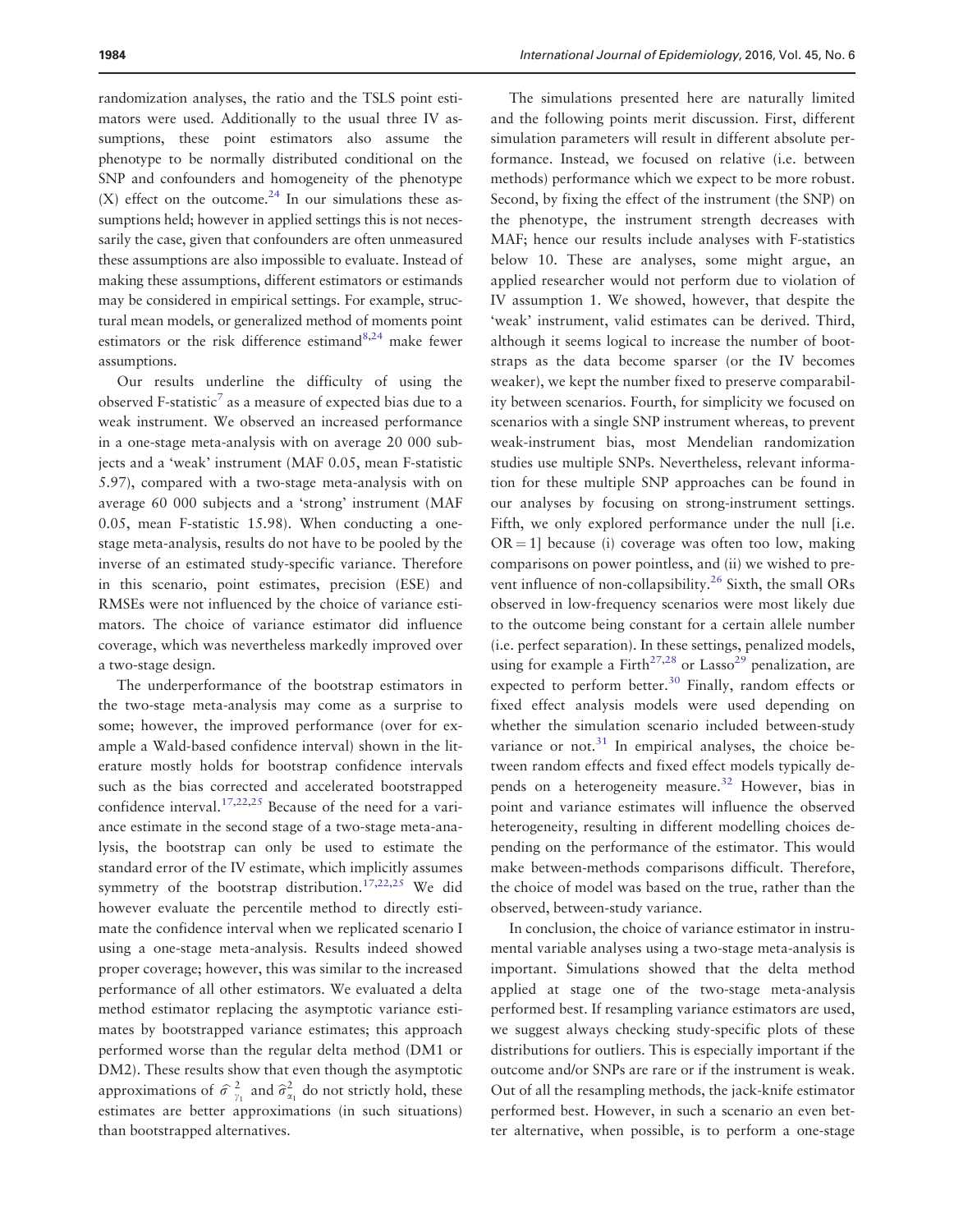<span id="page-10-0"></span>meta-analysis making the choice of variance estimator less influential. If a one-stage design is used, resampling techniques can be used to directly estimate confidence intervals for which methods exist that do not assume a symmetrical distribution (e.g. the percentile method).

# Supplementary Data

[Supplementary data](http://ije.oxfordjournals.org/lookup/suppl/doi:10.1093/ije/dyw123/-/DC1) are available at IJE online.

# Funding

A.F.S. and A.D.H. are funded by UCLH NIHR Biomedical Research Centre (BRC10200). F.D. is funded by the MRC (K006215). A.F.S. is additionally funded by a UCL springboard population science fellowship. The UCLEB Consortium is supported by a British Heart Foundation Programme Grant (RG/10/12/28456). We acknowledge the British Regional Heart Study team for data collection. The British Regional Heart study is supported by British Heart Foundation grants (RG/08/013/25942) and BHF (RG/13/16/30528). The British Heart Foundation had no role in the design or conduct of the study; collection, management, analysis or interpretation of the data; preparation, review or approval of the manuscript; or the decision to submit the manuscript for publication. The WHII study is supported by grants from the Medical Research Council (G0902037; ID85374), British Heart Foundation (RG/07/008/ 23674), Stroke Association, National Heart Lung and Blood Institute (5RO1 HL036310), National Institute on Aging (5RO1AG13196), Agency for Health Care Policy Research (HS06516) and the John D. and Catherine T. MacArthur Foundation Research Networks on Successful Midlife Development and Socio-economic Status and Health. Samples from the ELSA DNA Repository (EDNAR) received support under a grant (AG1764406S1) awarded by the National Institute on Ageing (NIA). ELSA was developed by a team of researchers based at the National Centre for Social Research, University College London and the Institute of Fiscal Studies. The data were collected by the National Centre for Social Research. CaPS was funded by the Medical Research Council and undertaken by the former MRC Epidemiology Unit (South Wales). The DNA bank was established with funding from an MRC project grant. The data archive is maintained by the University of Bristol. EAS is funded by the British Heart Foundation (Programme Grant RG/98002), with Metabochip genotyping funded by a project grant from the Chief Scientist Office of Scotland (Project Grant CZB/4/672). MRC NSHD is funded by the UK Medical Research Council. The WHII study is supported by grants from the Medical Research Council (G0902037; ID85374), British Heart Foundation (RG/07/008/23674), Stroke Association, National Heart Lung and Blood Institute (5RO1 HL036310), National Institute on Aging (5RO1AG13196), Agency for Health Care Policy Research (HS06516) and the John D. and Catherine T. MacArthur Foundation Research Networks on Successful Midlife Development and Socio-economic Status and Health.

### Acknowledgements

For the use of the UCLEB data we acknowledge the following researchers for their invaluable help in acquiring and preparing the data: Y. Ben-Shlomo, N. Chaturvedi, J. Engmann, A. Hughes, S.

Humphries, E. Hypponen, M. Kivimaki, D. Kuh, M. Kumari, U. Menon, R. Morris, C. Power, J. Price, G. Wannamethee and P. Whincup.

# Author contributions

A.F.S. and F.D. contributed to the idea and design of the study. A.F.S. performed the analyses and drafted the manuscript. A.D.H., B.J.J., R.H.H.G., J.W. and F.D. provided guidance during initial planning of the paper and during critical revision. A.F.S. had full access to all of the data and takes responsibility for the integrity of the data presented.

Conflict of interest statement: None of the authors of this paper has a financial or personal relationship with other people or organizations that could inappropriately influence or bias the content of the paper.

#### References

- 1. Concato J, Shah N, Horwitz RI. Randomized, controlled trials, observational studies, and the hierarchy of research designs. N Engl J Med 2000;342:1887-92.
- 2. Schmidt AF, Rovers MM, Klungel OH et al. Differences in interaction and subgroup-specific effects were observed between randomized and nonrandomized studies in three empirical examples. J Clin Epidemiol 2013;66:599-607.
- 3. Vandenbroucke JP. When are observational studies as credible as randomised trials? Lancet 2004;363:1728-31.
- 4. Vandenbroucke JP. Why do the results of randomised and observational studies differ? BMJ 2011;343:d7020.
- 5. Hernan MA, Robins JM. Instruments for causal inference: an epidemiologist's dream? Epidemiology 2006;17:360-72.
- 6. Lawlor DA, Harbord RM, Sterne JA, Timpson N, Davey Smith G. Mendelian randomization: using genes as instruments for making causal inferences in epidemiology. Stat Med 2008;27:1133-63.
- 7. Martens EP, Pestman WR, de BA, Belitser SV, Klungel OH. Instrumental variables: application and limitations. Epidemiology 2006;17:260-67.
- 8. Palmer TM, Sterne JA, Harbord RM et al. Instrumental variable estimation of causal risk ratios and causal odds ratios in Mendelian randomization analyses. Am J Epidemiol 2011;173:1392-403.
- 9. Rassen JA, Schneeweiss S, Glynn RJ, Mittleman MA, Brookhart MA. Instrumental variable analysis for estimation of treatment effects with dichotomous outcomes. Am J Epidemiol 2009;169:273-84.
- 10. Boef AG, Dekkers OM, Le Cessie S. Mendelian randomization studies: a review of the approaches used and the quality of reporting. Int J Epidemiol 2015;44:496-511.
- 11. Burgess S, Dudbridge F, Thompson SG. Combining information on multiple instrumental variables in Mendelian randomization: comparison of allele score and summarized data methods. Stat Med 2016;35:1880-906.
- 12. Johnson T. Efficient calculation for multi-SNP genetic risk scores. Technical Report, the Comprehensive R Archive Network 2016. [https://cran.r-project.org/web/packages/gtx/](https://cran.r-project.org/web/packages/gtx/vignettes/ashg2012.pdf) [vignettes/ashg2012.pdf](https://cran.r-project.org/web/packages/gtx/vignettes/ashg2012.pdf)